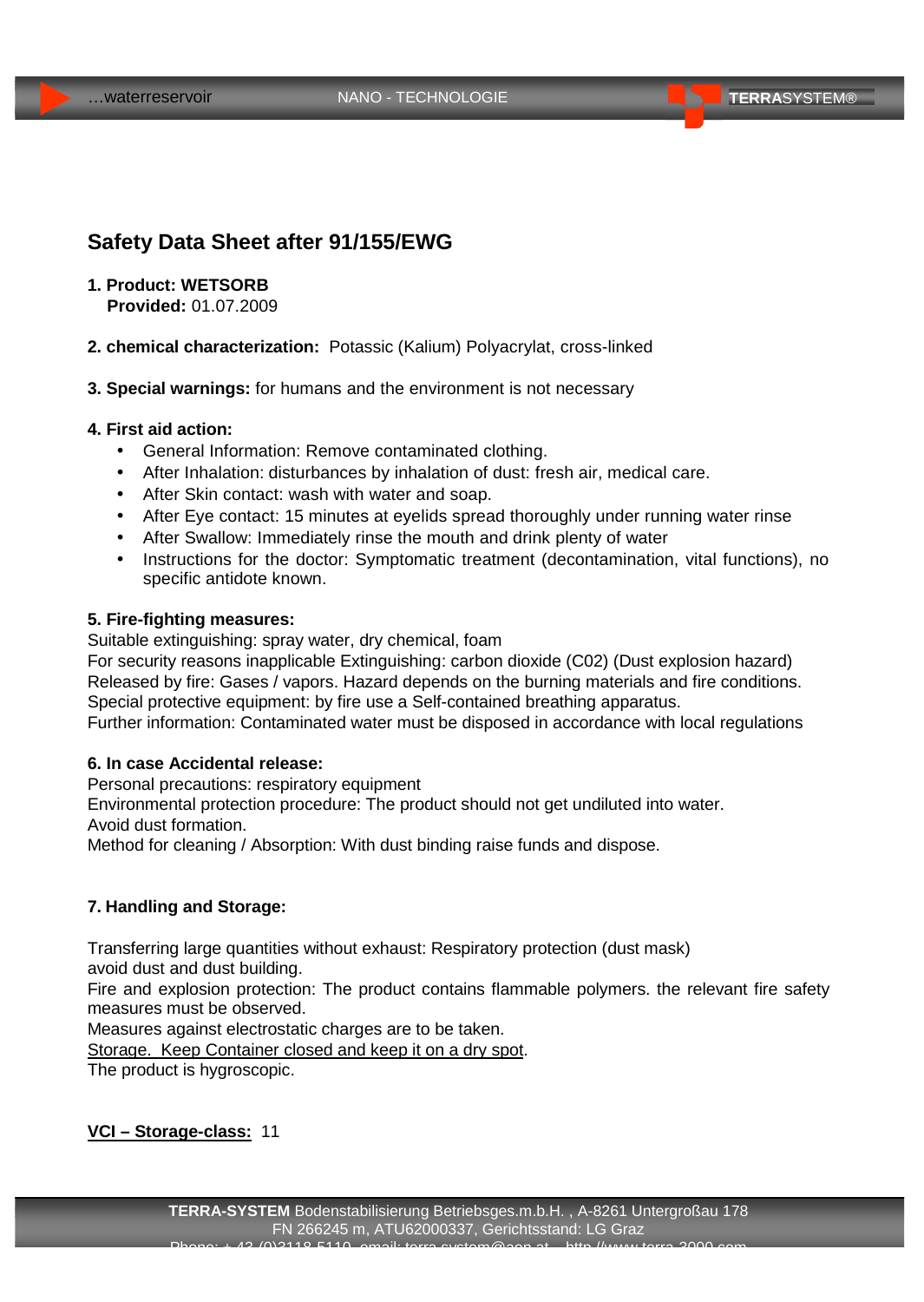8. Exposure and personal protective equipment:

## Components with specific limits to be monitored:

Based on results to a study by the Institute for Polyacrylate absorber (USA), with micronised superabsorbent polymer particulate carried 2-year inhalation study (rats), as an industry standard occupational exposure limit of less than 0.05 mg / mf respirable dust polymer (grain size smaller than 10 micrometers) is recommended. note: for Additional information see MAK- list.

Personal precautions: Respiratory protection Cloves Eye protection: recommended Body protection: closed working cloth General protection and hygiene procedure: Must follow the usual precautions, when dealing with chemicals.

9. Physical and chemical properties:

Form: Granules Colour: white Smell: odorless Flashpoint: >100 'C (DIN 51758) Ignition temperature:  $>200$  C (DIN 51794) Danger of explosion: dust explosions hazard class: ST 1 Density: about 600 kg/m3 solubility in water: (20 'C) insoluble, swellable pH value: (at 1 g / l, 20'C) about 6 to 0.9% NaCL - Solution Further information: product is hygroscopic.

10. Stability and reactivity:

Conditions to avoid: beware of humidity.

Dangerous reactions: explosive dust possible Dangerous decomposition products: None, if used as described